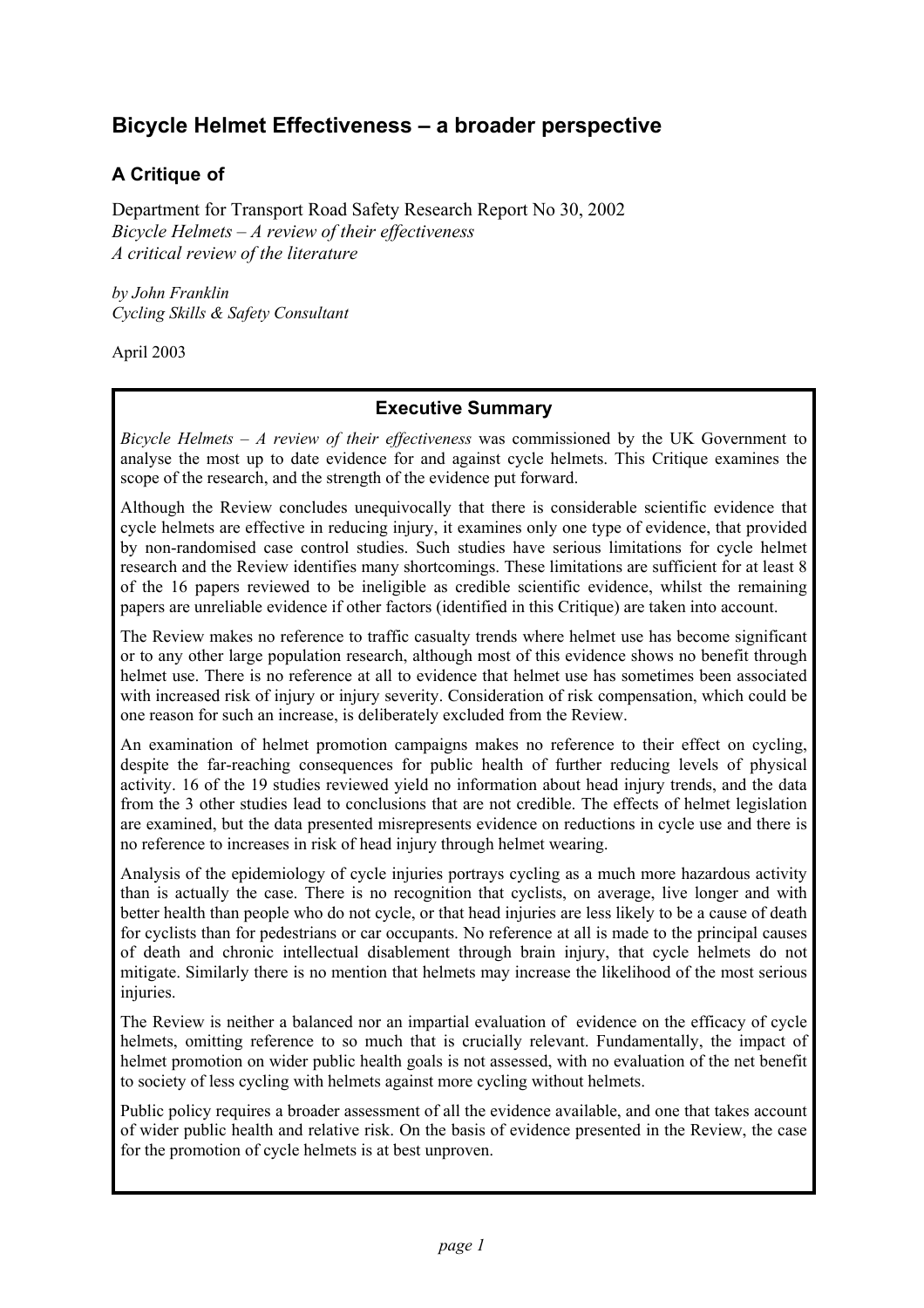## **Introduction**

*Bicycle Helmets – A review of their effectiveness* (RR30, Research Report No 30) was commissioned by the then Department of the Environment, Transport and the Regions acknowledging that *"there is a wealth of published evidence both for and against promotion and compulsory use of cycle helmets"*, requiring *"an independent objective critique of the most up to date evidence on the efficacy of cycle helmets"*<sup>1</sup> .

Sections of the report cover the epidemiology of cycling injuries, cycle helmet standards, a review of observational and intervention studies, helmet legislation, and barriers and facilitators of helmet use. There is also a section on 'Opinion pieces'.

This critique deals principally with those parts of the report that examine the efficacy of cycle helmets. Matters regarding the promotion of helmet wearing are relevant only if a case is established that there is in the first place a need for cycle helmets at all, and in the second place that there are tangible benefits to be realised through more cyclists wearing helmets.

## **Helmet efficacy**

At the end of RR30, the authors reach the unequivocal conclusion that *"There is now a considerable amount of scientific evidence that bicycle helmets have been found to be effective at reducing head, brain and upper facial injury in bicyclists. Such health gains are apparent for all ages, though particularly for child populations"2* . The only part of the report that examines evidence of the efficacy of cycle helmets is Section 3, Observational Studies.

Section 3 comprises a *"systematic review of the literature on observational studies"3* . For this purpose 16 papers were chosen for review, which was carried out using a common extraction form to summarise the scope of each study, its population and results.

For an *"independent critique"* it is remarkable that the 16 studies chosen coincide exactly with the 16 studies that were the subject of meta analysis by Attewell et al in 2000 for the Australian Transport Safety Bureau<sup>4</sup>. Critics of that analysis have cited methodological shortcomings and ideological bias in the studies, which, it has been suggested, are some of the most pro-helmet research to be found. The Department for Transport (DfT) report does not declare this criticism.

It is all the more remarkable that 7 of the observational studies coincide with the 7 papers that were the subject of the Cochrane Review 2001/2 by Thompson, Rivara & Thompson<sup>5</sup>. Two further observational studies were also referenced by the Cochrane Review, but excluded as unsuitable for incorporation. The Cochrane Review has also attracted much criticism<sup>6</sup>, not the least because 4 of the 7 papers were the work of the reviewers themselves and dominate the analysis. Again the DfT report makes no reference to this criticism.

RR30 references both the Attewell and Cochrane reviews, stating that its own review builds on them. It should acknowledge that all three reviews are based on common source material, but does not.

Thompson et al are also dominant in the observational studies. Five of the 16 papers are their work, based on only 2 data sets, yet these data sets account for nearly one half of the total number of cyclists on whom the review as a whole is based. This team of researchers has a reputation as strong and uncompromising campaigners for helmet wearing. Their estimates of injuries that might be saved through helmets are far in excess of predictions by most other researchers.

Notwithstanding the choice of material, the DfT reviewers identify a considerable number of limitations of the papers reviewed. For example, the commonly cited prediction (by Thompson et al) that cycle helmets prevent 85% of head injuries and 88% of brain injuries is recognised by RR30 as an over-estimate. Similarly RR30 accepts that there is no evidential support for the prediction by Dorsch et al that helmets could prevent 90% of deaths due to head injuries, and clearly this has never been achieved in the real world. When such a key conclusion has been so discredited, it is astonishing that the paper was retained in a review of credible scientific evidence, let alone that it be rated as a 'good' study.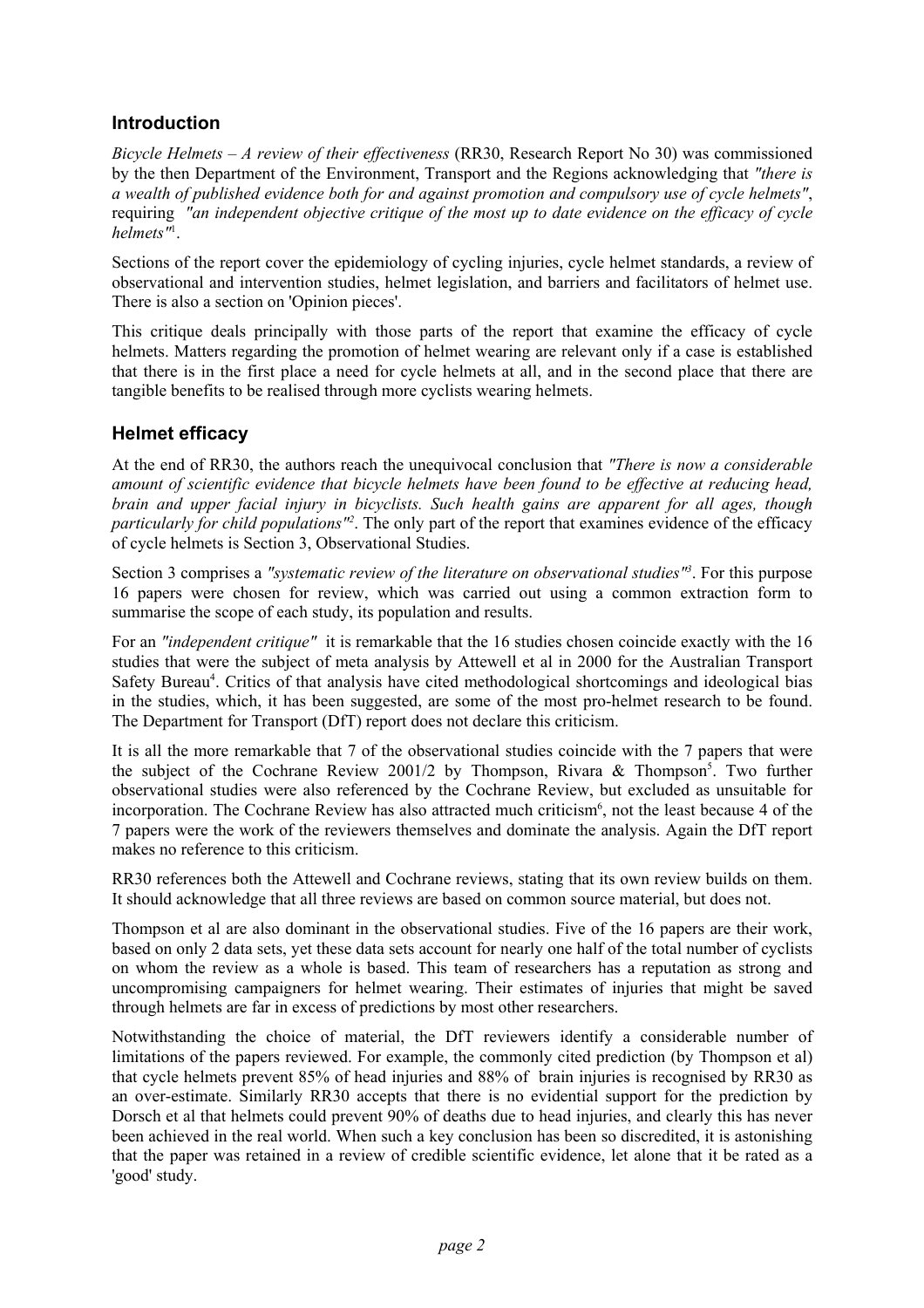Most of the criticism is to be found only in the Technical Annexe to RR30, which is not supplied as a matter of course with the main document. The Appendix to this critique looks in detail at the 16 observational studies. It notes the shortcomings found by the DfT reviewers and also factors observed by others that RR30 does not identify. The DfT Review has taken the data content of observational studies at face value, with no apparent investigation into underlying or conflicting data, even when the subject of published criticism.

Despite acknowledging that most of the observational studies have serious limitations, RR30 still concludes that there is now clear scientific evidence to support cycle helmet use. The Technical Annexe states that consultation took place with 'key informants'. There is no mention of who was consulted or of the input received. On the other hand, some researchers who submitted to the Review detailed data and in-press papers have stated that their contribution was not acknowledged, nor was there any response to offers to provide further evidence.

The most serious criticism of the 16 observational studies is their very limited scope. The research brief had acknowledged that there is a considerable amount of evidence both for and against helmets. However, only papers supportive of helmet promotion or compulsion were reviewed, as is admitted in stating the criteria for selection. Furthermore, the studies are limited to only one type of data collection, that derived from case-control studies.

Randomised controlled trials can be a good choice in medical research where the researchers are able to control most of the variables that are not under analysis. In cycle helmet research there are no randomised studies for practical and ethical reasons. Hence control of many of the variables has proved unattainable, for there have been so many auxiliary differences between populations wearing and not wearing helmets that the various effects are unable to be distinguished. For example, helmeted and unhelmeted cyclists often differ in injuries experienced to parts of the body other than the head. Case control studies are also based on small populations. In the observational studies examined for this Review the largest population is 3,390 and the smallest as little as 21.

By contrast, whole population statistics from traffic casualty records are much less subject to bias. The same applies to data for hospital treatment to cyclists before and after a helmet law, because the pre and post law populations comprise essentially the same people. The fact that these sources, across several countries, consistently contradict case-control studies, by showing little or no benefit from increased helmet wearing<sup>7</sup>, is surely a strong argument for their inclusion in any review that strives to be impartial and concerned with the full picture.

RR30, however, makes no reference at all to trends in casualties of whole cyclist populations. There is no examination of injury trends, in the UK or elsewhere, where helmet use has become significant, although this information is readily available, including from within the Department for Transport.

For a project concerned with improving the safety of cyclists<sup>8</sup>, it is a serious omission that there is no reference to, or evaluation of, recorded *increases* in the risk of injury (and injury severity) across several countries as helmet use has risen (e.g.<sup>9 10 11</sup>). Most noticeable in this context is the lack of any reference to the US Consumer Product Safety Commission announcement<sup>12</sup> that an increase in helmet wearing from 18% to 50% between 1991 and 2001 was associated with a 40% rise in risk of head injury. Such a dramatic contradiction of the predictions of case-control studies deserves acknowledgement and thorough investigation.

Also not investigated is the apparent greater propensity of helmet wearers to hitting their heads in crashes<sup>13</sup>. Many falls result in arm and shoulder impacts to the ground, with an unhelmeted head missing the ground by perhaps a couple of inches. This distance is comparable to the larger size of a helmeted head which means that in many crashes when a bare head will not touch the ground, a helmet will. Design 1 for case-control studies – identified by RR30 as the optimum – is a valid estimate of the efficacy of helmets only if wearers and non-wearers are equally likely to sustain head impacts.

RR30 includes no reference to comparative trends in head injury between cyclists and non-cyclists. Pedestrians in particular can be a useful control for cyclists, as both groups are vulnerable road users and experience similar casualty trends. In some places, however, the similarity in trends has changed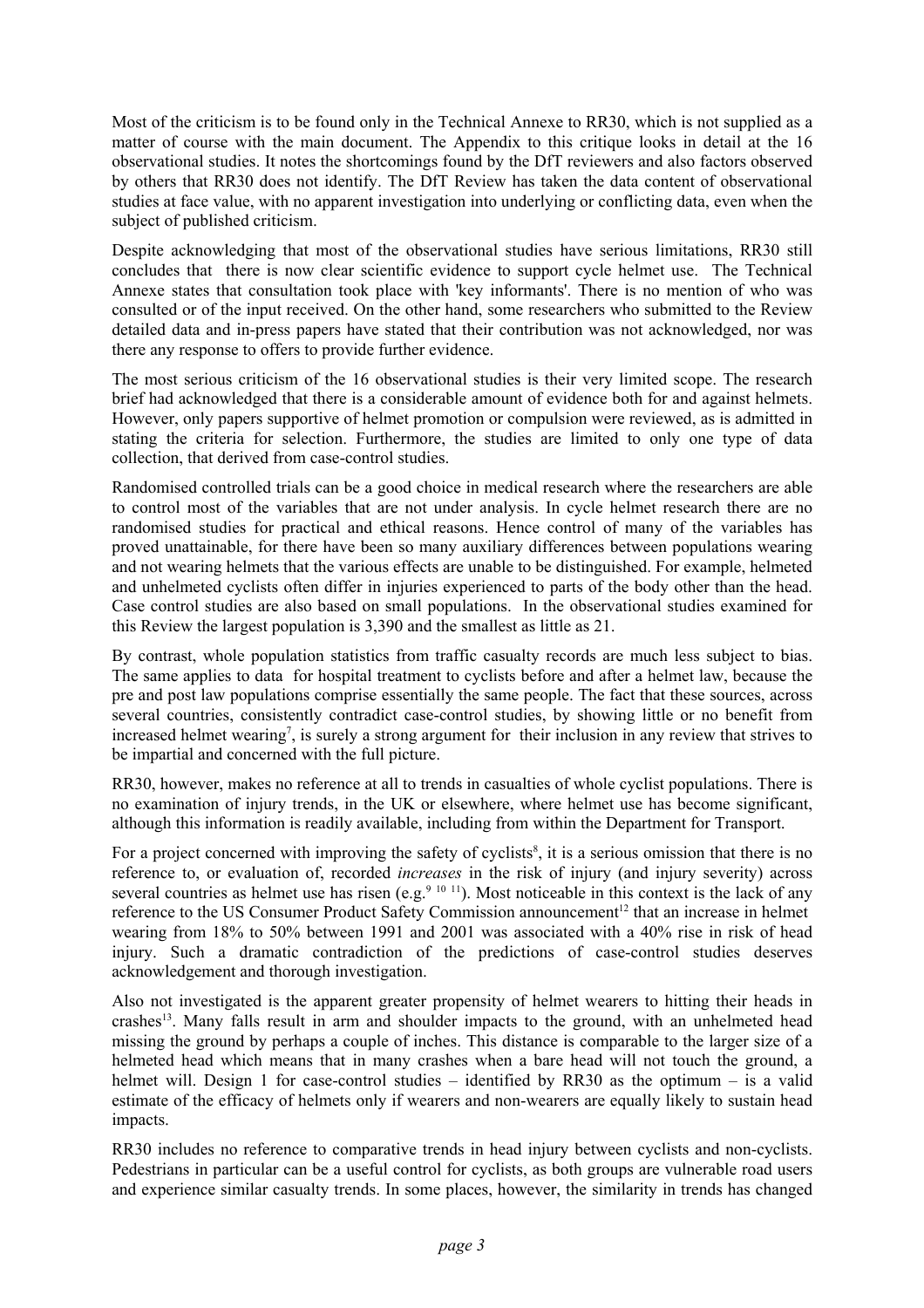as cycle helmet use has become more common, with cyclists experiencing proportionally more serious injuries than pedestrians $14$ .

Other relevant material noticeable by its absence includes studies into the cost-benefit of helmet promotion. Cost-benefit studies from Australia<sup>15</sup> and New Zealand<sup>16</sup> have concluded that helmet mandation in those countries has not been cost effective, and much of the analysis is equally valid for promotion outside the context of helmet laws. No cost-benefit analysis is known that has concluded unequivocally in favour of helmet promotion.

## **Epidemiology of cycle injuries**

The first section of RR30 sets the scene for the 'problem' that cycle helmets are intended to address. It paints a picture of cycling as an exceptionally hazardous activity.

The actual likelihood of suffering serious head injury when cycling is not stated. This risk is in fact very low. In Britain the average cyclist may expect to suffer serious head injury only once in more than 3,000 years<sup>17 18</sup>. Nor is there any reference to risk relative to other modes of transport<sup>19</sup>. There is no correlation with improved life expectancy and general health for cyclists compared with people who do not cycle<sup>20</sup>. There is no comparison with other, more common, causes of head injury, ill-health or premature death $2^{122}$ .

Despite recognition by the authors that it is important to link mortality and morbidity patterns with exposure, the fatality rates cited and the 'key point' that *"males are four times as likely to be killed or injured as females"* mislead as they take no account of exposure. There is no reference to non-medical sources that could have provided additional information about exposure.

It is noted that head and face injuries make up a significant proportion of cycling injuries, but not that this proportion is no greater (indeed, less) than for pedestrians and car occupants<sup>23</sup>. The report repeats, presumably unchecked, a factor of 10 error in the proportion of emergency admissions due to cycling published in a report by Cook & Sheikh<sup>24</sup>, although the error was quickly acknowledged by those authors and a correction published.

RR30 makes no distinction between head and face injuries that are superficial and those that are life-threatening. There is no reference at all to diffuse axonal injury (DAI) or subdural haematoma (SDB), although these are the brain injuries from which protection is most required. Cycle helmets do not prevent these types of injury*. (See further comment and references below)*

No mention is made of research demonstrating that the most effective way to reduce the likelihood of injury when cycling is to increase the number of people who cycle<sup>25 26 27</sup>. This has the potential for injury savings far in excess of anything yet reported for cycle helmets, but may not be unachievable side-by-side with helmet promotion.

## **Bicycle helmet standards**

Section 2 of RR30 discusses how cycle helmets work, and the various international standards that prescribe their design and manufacture.

The description of head injury makes the assumption that the principal mechanism – even in cases of serious injury – is linear acceleration of the skull by impact with another object, and that helmets produce benefit by reducing and spreading this force.

There is no reference at all to injury due to angular (rotational) acceleration, which leads to diffuse axonal injury (DAI) and subdural haematoma (SDH). These are the most common brain injuries sustained by road crash victims that result in death or chronic intellectual disablement <sup>28</sup>. Cycle helmets are not designed to mitigate rotational injuries and research has not shown them to be effective in this.

To the contrary, concern has been expressed that helmets might make some injuries worse by converting direct forces to rotational ones<sup>29</sup> <sup>30</sup>. These injuries will normally form a very small proportion of the injuries entered into case-control studies, but they are likely to form a large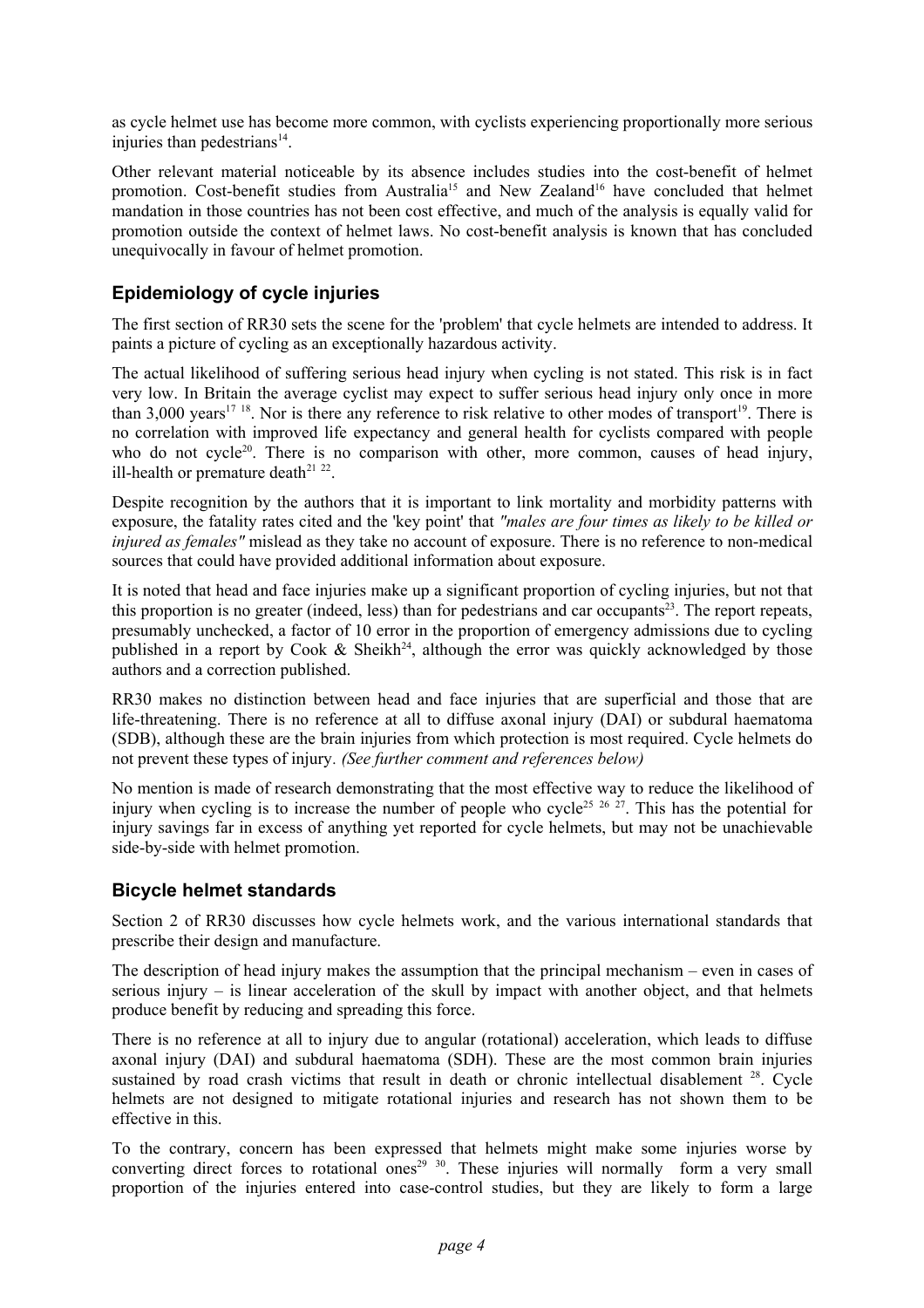proportion of the injuries with serious long-term consequences. In this way, helmets may be harmful in a crash, but this harm will not be detected by the studies available.

Given the consequences for a project concerned with minimising injury, this subject deserves thorough evaluation, but RR30 does not mention it at all.

The Review details the key features of cycle helmet standards, but does not comment on the validity of the testing mechanisms vis-à-vis typical cycling crash scenarios. Nor is there any reference to the compromise in standards that has been necessary to satisfy the requirements of manufacturers and to enable cycle helmets to be acceptable to consumers. For example, the move from hard shell to soft shell helmets, with more ventilation slots, may have reduced protection of the skull and increased focal injury to the brain<sup>31 32</sup>.

More importantly, there is no reference to evidence that cycle helmets frequently do not meet the standards to which they are designed<sup>33</sup>, although this has direct consequence for the protection afforded to helmet purchasers.

## **Helmet promotion**

Section 4 of RR30 summarises 19 reports on the effects of intervention studies to promotion cycle helmet wearing.

Helmet promotion for its own sake is of no value. The only justification for encouraging helmet use is to reduce head injury rates without reducing the amount of cycling, as the health benefits of cycling far outweigh the risks of head injury<sup>34</sup>. Yet only 3 of the 19 summaries mention either of these critical issues. The other 16 studies are reported only as increasing helmet wearing rates and are therefore irrelevant to assessing the achievement of helmet promotion goals.

Ekman et al<sup>35</sup> found that in the helmet promotion areas, head injuries fell by  $5\%$  more than in other parts of Sweden. Changes in cycle use are not reported, but the fall in all kinds of injury to cyclists was 50% more than in Sweden generally. This suggests a fall in cycle use much greater than the reduction in head injuries, and thus a rise in risk of head injury for those who still cycle.

Mock et al<sup>36</sup> reported increased helmet wearing and fewer head injuries but no information about cycle use. No useful conclusions can therefore be drawn from these results. Furthermore an increase of 32% in helmet use is associated with a 66% fall in serious head injuries – something not possible even if helmets prevented 100% of such injuries. Other factors are clearly affecting injuries so the results cannot be taken at face value.

Lee et al<sup>37</sup> was the only other report claimed to mention head injury rates. The question again arises as to how an increase in helmet wearing from 11% to 31% of all cyclists can plausibly be responsible for a reduction from 22% to 12% of cyclists visiting A&E departments having injuries to the head. Correlation of this report with an earlier report by Lee<sup>38</sup>, suggests that at least part of the decrease in head injuries occurred before the increase in helmet wearing. Other factors may therefore have had influence, without the knowledge of which no reasonable and balanced conclusions can be drawn.

The reviewed intervention studies raise more questions than are answered and give no basis for judging that helmet promotion campaigns are successful in achieving their principal goals.

Although the selected studies yield no direct evidence about the effect of helmet promotion on levels of cycling, other studies do. TRL has found promotion campaigns to be *"strongly linked to a decrease in the numbers of cyclists observed"39*. Other research has shown that prominent helmet promotion leads to significant falls in cycle use, particularly amongst young people<sup>40</sup>.

Declining physical activity is now acknowledged as a principal cause of illnesses such as obesity and heart disease, which result in more than 500 times as many deaths per annum in the UK as cycling<sup>41</sup>. Since 1990, the fall in cycle use in Great Britain (in absolute numbers) has been almost twice the increase in helmet  $use^{42}$ .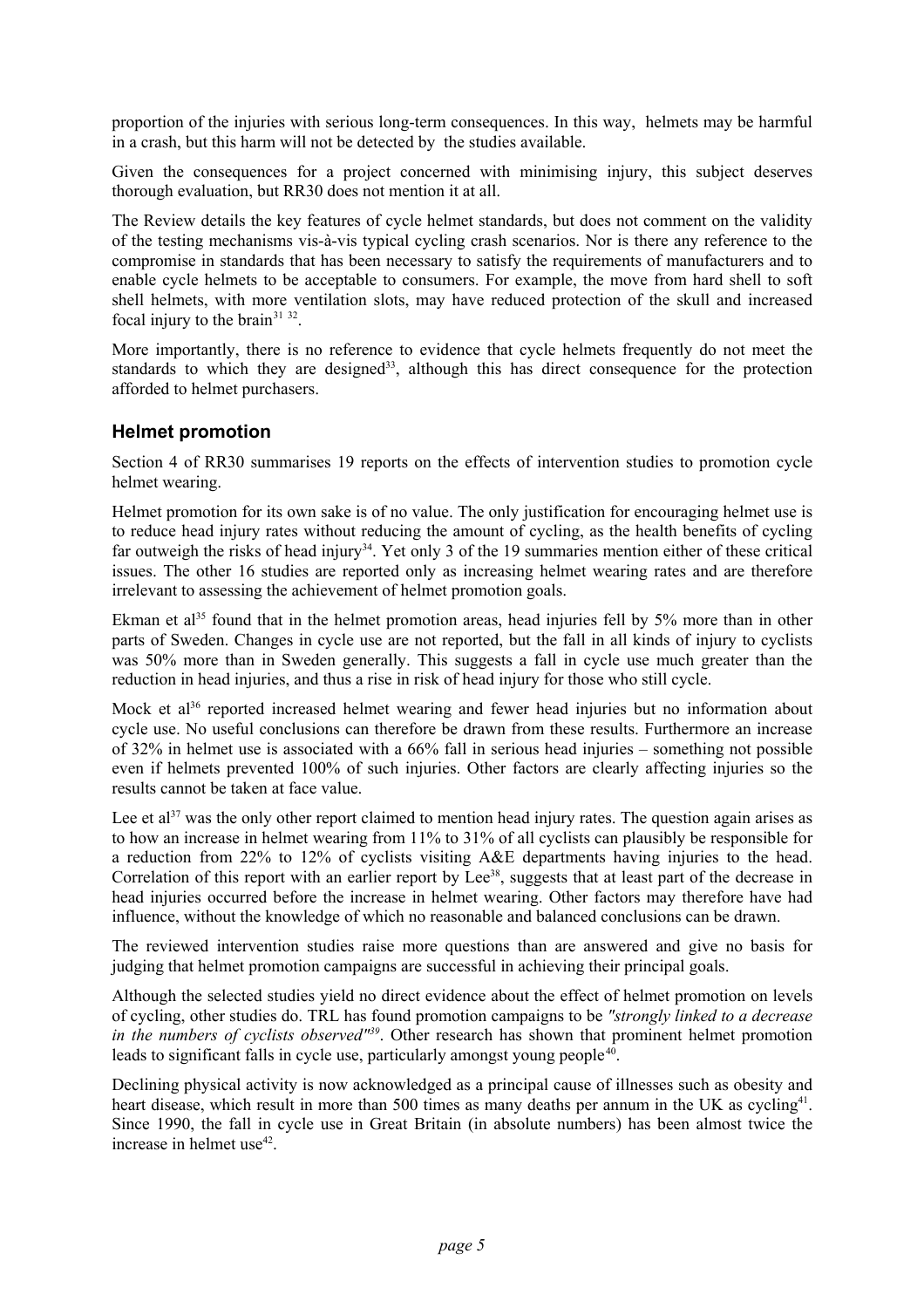In view of the far-reaching consequences for public health, it is a serious omission that Section 4 of RR30 makes no mention of the effect of helmet promotion on cycle use, and that no study recording a fall in cycle use was selected for review.

# **Helmet legislation**

Section 5 of RR30 considers the effects of cycle helmet legislation through a number of evaluated studies, and two more detailed case studies from Victoria and British Columbia.

The evaluated studies are not assessed in detail for this critique as some of the papers are not readily available. Judging from those reports that are known, the evidence has been taken at face value. For example, whilst the report by Scuffham et al <sup>43</sup> did conclude, on the basis of the data published, that the New Zealand helmet law had a positive effect on head injury (albeit very small by comparison with the predictions of observational studies), re-analysis of the source data over a longer span of time pre and post law shows no such benefit<sup>44</sup>.

In almost all known studies, helmet laws have increased the proportion of cyclists wearing helmets more through reducing cycling than by increasing the absolute numbers wearing helmets. The Review 'key point' 45 that helmet legislation has been associated with head injury reductions fails to acknowledge that the decline in cycling was at least as great.

The case studies reported in this section of RR30 also appear to have been taken at face value, without acknowledgement that conflicting evidence from reputable sources sometimes exists.

The Victoria case study is vague about reduced exposure and selective in the statistics presented. For example, the claim that adult cycling increased slightly post-law is on the basis of a comparison between post law and 3.5 years previously, through surveys carried out at different times of year and officially described as 'unreliable'. On the other hand, counts in Melbourne in the first year post-law showed 29% fewer adult cyclists than a year before<sup>46</sup> and cycle use by under 18s declined by  $43\%$ during the first post-law year.

The Review does recognise that at least some cycling activity declined as a result of the Victoria law, but does so reluctantly. It does not reflect upon the potential significance of other analysis that the decrease in cycling was 4 times greater than the increase in helmet wearing<sup>47</sup>, or that the relative risk of head injury *increased* for those who continued to cycle following legislation<sup>48</sup>.

It is not clear why the second case study, based on British Columbia, is included in RR30, as the paucity of data available makes it impossible to draw conclusions. With no information on trends in either head injury or exposure, the only valid outcome is that legislation resulted in increases in the proportion of cyclists wearing helmets. There is no evidence of benefit to individual cyclists or to societal health more generally.

# **Opinion Pieces**

Section 7 of RR30 states its purpose as to summarise the range of arguments used in the debate about cycle helmets, and to consider the ways in which the debate has been conducted. What the Review does not do, is to consider the merits of the arguments in order to better inform the debate.

This is the only place in the Review that opinion contesting the efficacy of helmets finds a place. Many of these arguments are based on evidence no less substantial or authoritative than that supporting helmet use. This deserves to be evaluated fairly and scientifically, not the least because – as the Review acknowledges – helmet-sceptic opinion is supported by a much greater range of arguments than opinion that advocates helmet use.

It is unfortunate that the tone of the section suggests an attempt to discredit alternative views by polarising opinion as either 'for' or 'against'. In many cases correspondents have done no more than to question the soundness of the more commonly cited research and to seek a more factual basis for policy. The section is very superficial, limited in scope and omits key arguments such as DAI and actual risk when cycling. Wider consultation during the preparation of the Review might have led to a better analysis and a more informed outcome.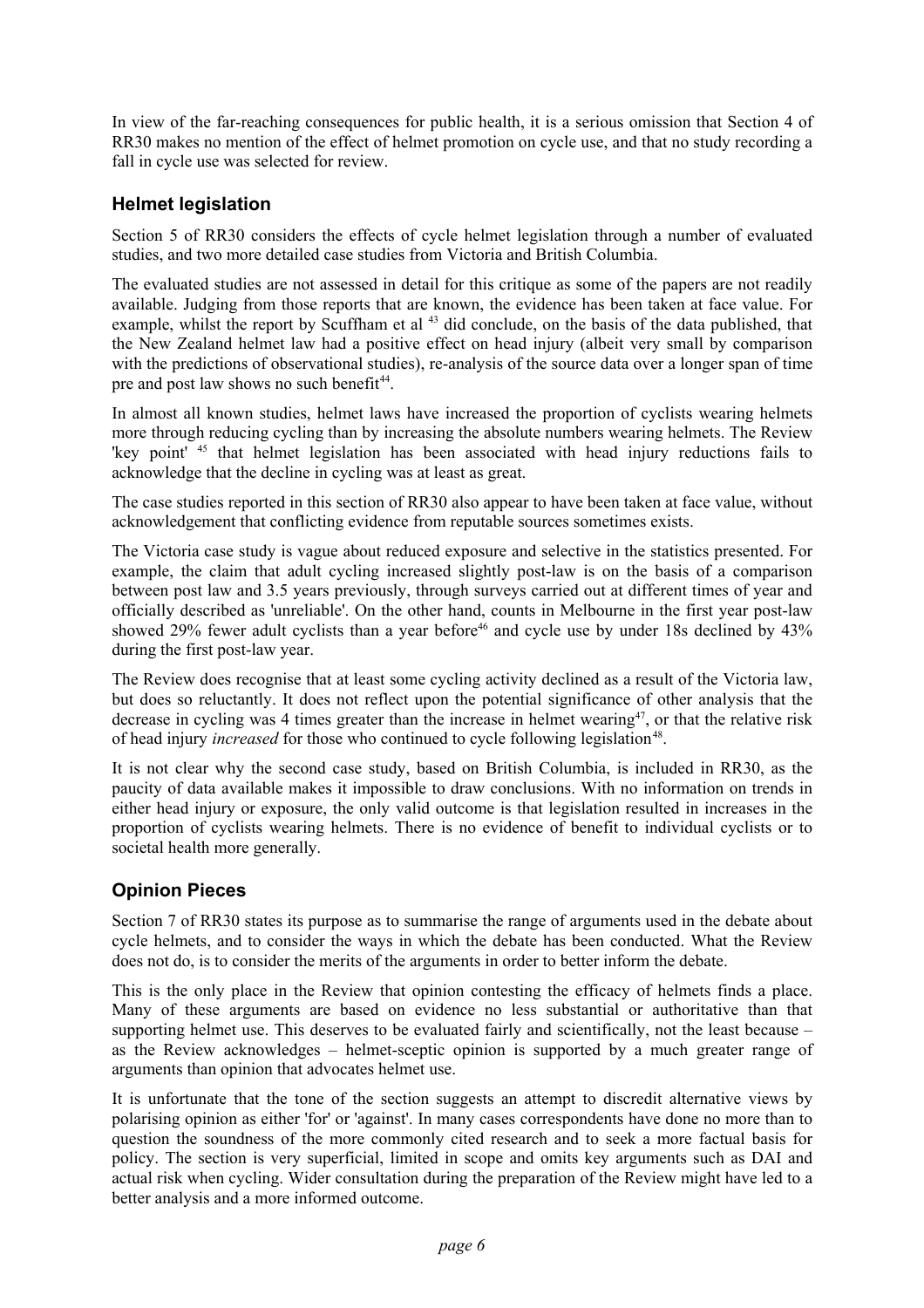# **Discussion**

The Discussion section in RR30 attempts to draw together the threads of the Review. It acknowledges the considerable heterogeneity of the evidence and the difficulty of combining its results.

Very briefly, and only in this section, is there mention of risk compensation, with a statement that there was no review of evidence on this topic. Risk compensation is concerned with the way that risk-taking is influenced by a person's perception of safety and danger. There is clear evidence that cyclists sometimes take more risks if they perceive that cycle helmets make them less vulnerable <sup>49 50</sup>  $51.$  Considering how important many people believe to be a link between helmet use, risk compensation, crash involvement and thus overall likelihood of injury, to dismiss this subject in less than a dozen lines without considering any of the readily available literature is bewildering.

It is true that the focus of the Review was on secondary prevention. However, if secondary prevention leads to heightened primary risk, as is the case with risk compensation, then that should be a matter for concern and assessment. As stated previously in this critique, there is no shortage of evidence that helmet use has been associated with increased likelihood of injury.

Absent from the Discussion is any comparison of the evidence for and against cycle helmets. The Discussion is more a summary of the topics that have been covered rather than an informed, scientifically-based and objective analysis of conflicting evidence.

# **Conclusions**

On the basis of a review of 16 previous studies, RR30 concludes that *"There is now a considerable amount of scientific evidence that bicycle helmets have been found to be effective at reducing head, brain and upper facial injury in bicyclists"*. However, what matters is not the amount of evidence, but the quality of that evidence.

Even on its own terms, RR30 identifies so many shortcomings in the reviewed studies that it is hard to see any logical or scientific basis for the conclusion that the effectiveness of cycle helmets has been well established. On the basis of criticism by the DfT reviewers alone, at least 8 of the 16 papers are ineligible as credible scientific evidence. If other established data are taken into account (as identified in the Appendix to this critique), then the remaining papers are at best unreliable support for helmet wearing.

The Review acknowledges the heterogeneous nature of the studies and the difficulty in generalising results. Nonetheless, it does precisely that.

The project had the purpose of reviewing the evidence both for and against the promotion of cycle helmets. It is extraordinary, therefore, that there is so little reference to – and no evaluation of – any of the considerable literature that does not find in favour of helmet efficacy. The 16 observational studies at the centre of the Review all support helmet use because such support was inherent in the criteria for inclusion.

The choice of studies, and the fact that many are from sources widely recognised as predisposed to helmet wearing, suggest a lack of independence or impartiality in the literature review or selection criteria which informed the choice of material.

The greatest weakness of the observational studies lies in the generic shortcomings of non-randomised case control studies as an appropriate way to measure the effectiveness of cycle helmets. This is the principal failing of the DfT Review. By considering only one type of evidence, it fails to balance the strengths and weaknesses of all the data sources.

There is no reference to trends in traffic casualty statistics, no reference to hospital admission studies before and after helmet laws, no reference to other time-series or large population data, and no reference to cost-benefit analyses. Particularly disturbing is the lack of reference to the many sources of evidence that helmet wearing can result in increased likelihood or severity of injury.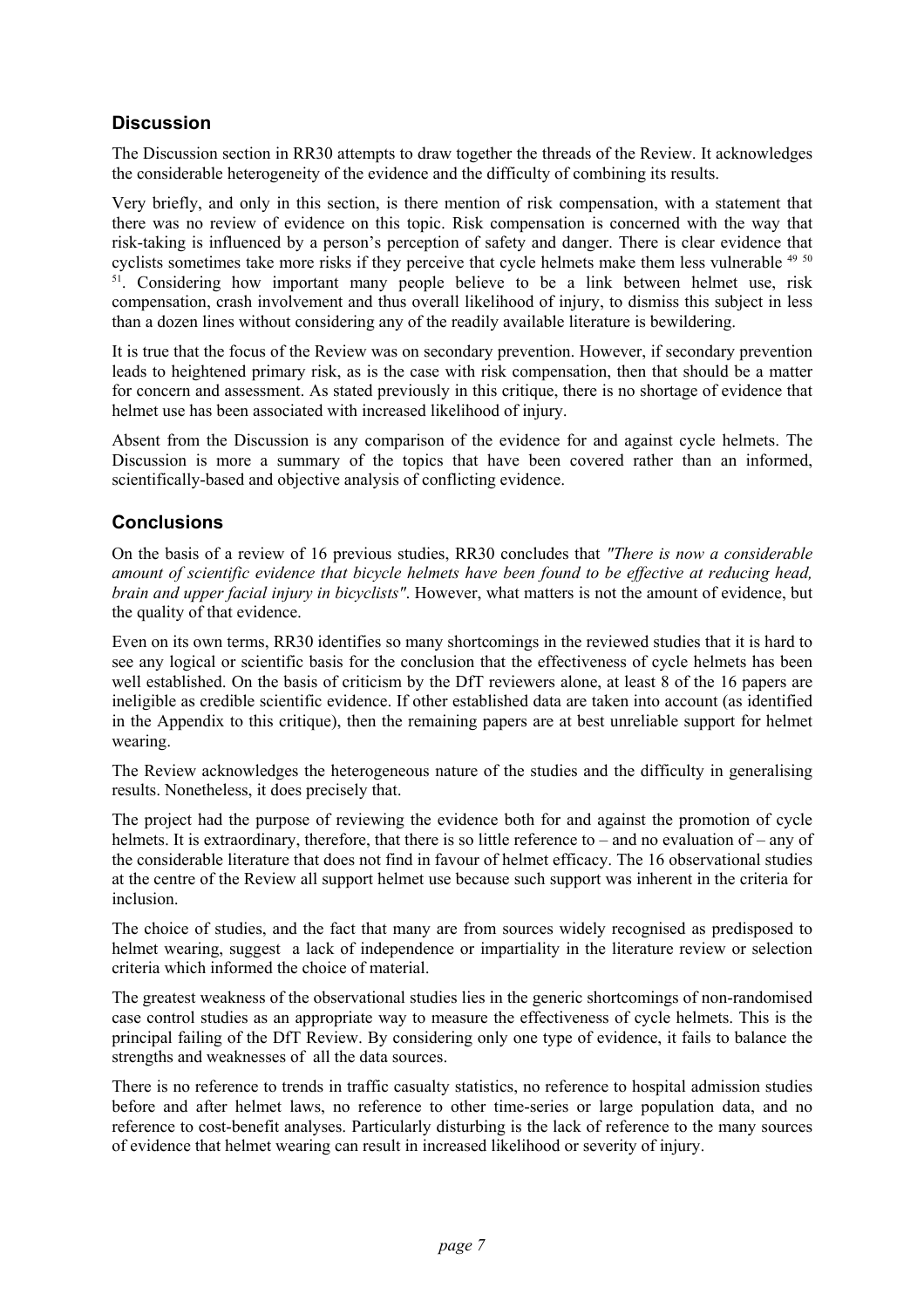Public concern about head injury is emotive and dominated by fear of death or chronic intellectual disablement, which is most likely to be associated with serious brain injury. However, most injuries to the head are superficial and recovery is quick. As such, these injuries are no more important than injuries of equivalent severity to other parts of the body. Neither RR30, nor the studies selected for review, make sufficient distinction between head injuries that are superficial and those that are life-threatening. There is no reference to scientific knowledge of the mechanisms of serious brain injury, and no evidence is presented that cycle helmets are effective at mitigating the rotational forces most likely to be involved.

The 'scientific proof' of helmet efficacy which the reviewers conclude has been met is by assertion. It is certainly not by a lack of evidence to the contrary, or through the analysis and disproof of such evidence. A key principle of sound scientific evaluation is to seek out and explain apparently confounding data, but nowhere has that been done.

Fundamentally, RR30 has made no attempt to establish a 'need' for helmets for cyclists, especially in isolation to other road users who suffer more head injuries and have a lower average life expectancy. The Review is unequivocally supportive of the perceived benefits of helmets. It is much more cautious that 'some evidence' indicates helmet promotion 'may have resulted' in less cycling, although this evidence is substantial and much less controversial.

The principal threats to public health at the beginning of the 21st century are illnesses such as obesity and heart disease, in large part caused by physical inactivity. Cycling has considerable potential to prevent these illnesses, but not if people are deterred from cycling through ill-founded fear of injury or helmet promotion. RR30 makes no attempt to evaluate the net benefit to society of less cycling with helmets against more cycling without helmets.

Public policy requires a broader evaluation of *all* the evidence available on cycle helmets, and one which puts into context the relative risk of injury when cycling and takes account of the wider consequences for public health. But if, as has been asserted, the material presented in the DfT Review is the best pro-helmet evidence that is available, then the case for the promotion of cycle helmets must at best be judged as unproven.

> *John Franklin Cycling Skills & Safety Consultant john@lesberries.co.uk*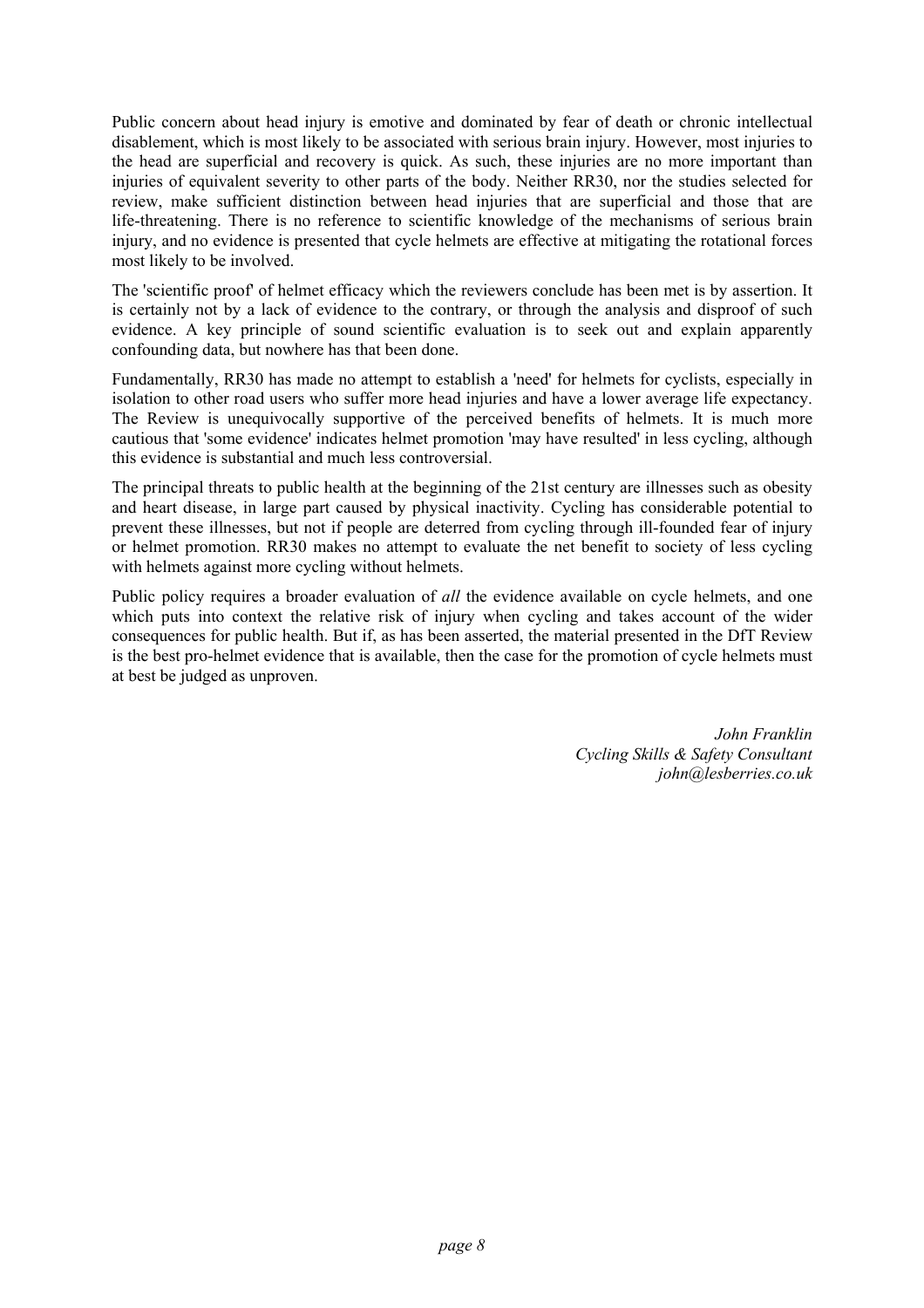## **Notes and references**

- <sup>1</sup> Advertisement in professional press, March 2001.
- <sup>2</sup> RR30, page 80, §4.
- <sup>3</sup> RR30, page 22, §2.
- <sup>4</sup> *Bicycle helmets and injury prevention: a formal review*, Australian Transport Safety Bureau: Report CR195, 2000;
- also published as *Bicycle helmet efficacy: a meta-analysis*, Accident Analysis & Prevention 2001 v33 n3 p345-52
- <sup>5</sup> *Helmets for preventing head and facial injuries in bicyclists*, Cochrane Database Sys Review, issue 4 2002.
- Summaries of criticism from a number of respondents is embodied within the Cochrane review.
- <sup>7</sup> National traffic casualty statistics from Great Britain, USA, Canada and New Zealand show no detectable improvement in trends for fatalities, serious injuries (not available for Canada) or severity ratio as helmet use increased from zero to 22% (UK), 50% (USA) and 50% (Canada). Statistics from Australia are more ambiguous, but analysis taking account of the fall in cycling shows no improvement. Local studies (e.g. London, Cambridge, Nova Scotia) also record no improvement despite high helmet use (50%, 35% and 86% respectively).
- Project brief.
- <sup>9</sup> In Greater London, cyclist injuries became more serious as helmet use increased in the mid 1990s. In 2001, although about half of cyclists wore helmets, the severity of injuries was significantly higher than in 1981, and fatalities were at their highest since 1989.
- Traffic casualty statistics from Transport for London (previously London Research Centre Accident Analysis Unit).
- <sup>10</sup> In New Zealand, the proportion of head injuries to cyclists rose with helmet use in the 2 years leading up to the helmet law. Re-analysis by Perry of original data collected for *Head injuries to bicyclists and the New Zealand bicycle helmet law*, Scuffham et al, Accident Analysis & Prevention 2000, 32,p565-573.
- <sup>11</sup> In Australia, helmet laws caused head injuries to fall by between 11% and 21%. But cycle use fell by 30% to 60%. The risk of head injury to those who continue to cycle has risen.
- *An Economic Evaluation of the Mandatory Bicycle Helmet Legislation in Western Australia*, Hendrie et al, Road Accident Prevention Research Unit, University of Western Australia, 1999.
- *Head injuries and bicycle helmet laws*, Robinson. Accident Analysis & Prevention 1996, 28:463-475.
- <sup>12</sup> Consumer Product Safety Commission, July 2001. Reported in New York Times, 29th July 2001.
- <sup>13</sup> A study in Vermont observed only 7.8% of cyclists wearing helmets. Yet when it came to reporting hitting their heads in the past 18 months, this had happened to 8 cyclists wearing a helmet and only 13 without. Helmeted cyclists hit their heads in 20% of crashes, unhelmeted cyclists in only 2.7% of crashes.

*Bicyclists, helmets and head injuries: a rider-based study of helmet use and effectiveness*, Wasserman et al, American Journal of Public Health, 1988 Sep;78(9):1220-1

- <sup>14</sup> Since 1985, and in particular the early 1990s, the average seriousness of pedestrian casualties in Greater London has decreased more than that for cyclists, over a period when helmet use has risen from close to zero to around 50%. Transport for London road casualty statistics.
- <sup>15</sup> Net benefit of helmet wearing in Australia in range \$2 million to minus \$10 million. *An Economic Evaluation of the Mandatory Bicycle Helmet Legislation in Western Australia*, Hendrie et al, Road Accident Prevention Research Unit, University of Western Australia, 1999.
- This study is referenced in Section 5 of RR30 but the cost-benefit outcomes are not mentioned and the data presented is selective and at the extreme end of the sensitivity analyses.
- <sup>16</sup> Large cost disbenefit in New Zealand for adult helmet wearers. Some benefit for children under 12, but even this is contradicted by subsequent analysis of data by Perry (unpublished).
- *New Zealand bicycle helmet law-do the costs outweigh the benefits?*, Taylor & Scuffham, Injury Prevention 2002 8:317-320.
- <sup>17</sup> It takes over 3,000 years of average cycling to suffer a serious head injury. Correlation of Transport Statistics Great Britain, National Travel Survey and next reference.
- <sup>18</sup> Head injuries to cyclists account for only around 1 in 1,000 emergency admissions to hospital.
- *Trends in serious head injuries among cyclists in England*, Cook & Sheikh, BMJ 2000 v321 p1055.
- <sup>19</sup> 6 times more pedestrians and 18 times more motor vehicle occupants suffer lethal head injuries than cyclists. *The pattern of injury in fatal cycle accidents and the possible benefit of cycle helmets*, Kennedy, British Journal of Sports Medicine 1996. Vol 30 p130-133.
- <sup>20</sup> People who cycle regularly live longer than non-cyclists, with better health throughout their lives. Cycling to work is the most effective way of increasing longevity.
- *All-cause mortality associated with physical activity during leisure time, work, sports and cycling to work*, Andersen et al, Arch Intern Med: 2000 Jun 12;160(11):1621-8.
- <sup>21</sup> Road cyclists account for less than 1% of serious head injuries seen by hospitals. *Disability in young people and adults one year after head injury*, Thornhill et al, BMJ 2000 Vol 320 p1631-5. Cross-tablulated with data from the Office of Population Censuses and Surveys.
- <sup>22</sup> In 2001 there were 138 cyclist deaths through RTAs in Great Britain and 29 other cycling deaths compared with 58,090 caused by heart disease due to inactivity and around 30,000 (in England alone) due to obesity. Most of the deaths due to heart disease and obesity could have been prevented if more people cycled. Office of National Statistics and Department for Transport.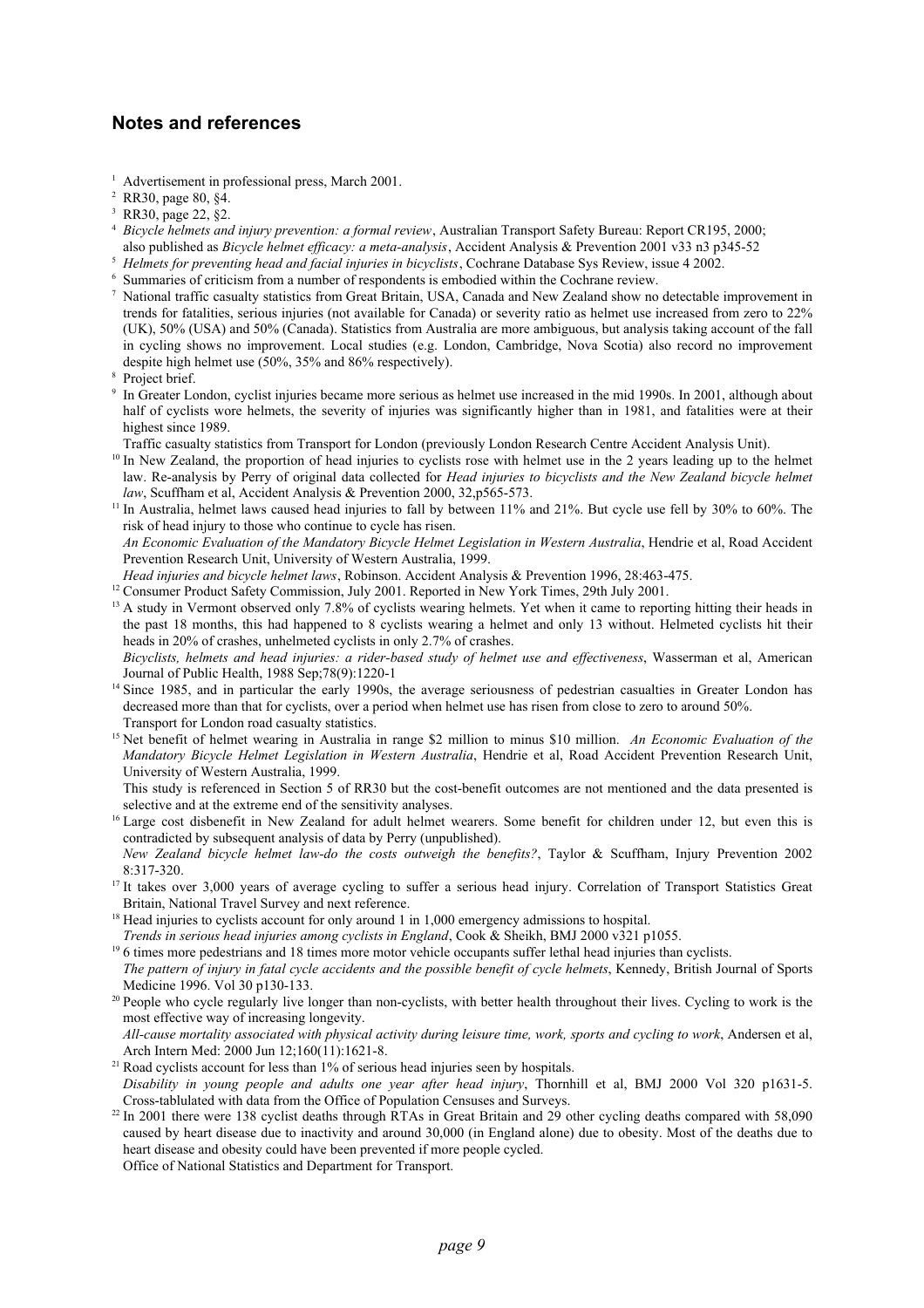- <sup>23</sup> 82% of cyclists, but 86% of pedestrians and motor vehicle occupants, who die in crashes suffer lethal head injuries. Cyclists are much less likely than others to suffer lethal injuries to the abdomen and thorax (14% v 29% and 39% v 71% of fatalities respectively).
- *The pattern of injury in fatal cycle accidents and the possible benefit of cycle helmets*, Kennedy, British Journal of Sports Medicine 1996. Vol 30 p130-133.
- <sup>24</sup> Trends in serious head injuries among cyclists in England: analysis of routinely collected data, Cook & Sheikh, BMJ 2000, v321 p1055.
- <sup>25</sup> When cycle use doubles, the risk of injury per cyclist falls by  $35\%$  to  $40\%$ .
- *Assessing the actual risk faced by cyclists*, Wardlaw, Traffic Engineering & Control, 2002.
- <sup>26</sup> An expert judgement model applied to estimating the safety effect of a bicycle facility, Leden et al, Accident Analysis & Prevention 2000. 32:589-599.
- <sup>27</sup> *On the treatment of flow in traffic safety analysis: a non-parametric approach applied to vulnerable road users*, Ekman, University of Lund, 1996.
- <sup>28</sup> *The efficacy of bicycle helmets against brain injury*, Curnow, Accident Analysis & Prevention 2003. Article in press made available to DfT researchers early in 2002.
- <sup>29</sup> *Motorcycle and bicycle protective helmets: requirements resulting from a post crash study and experimental research*, Corner, J.P., Whitney, C.W., O'Rourke, N. and Morgan, D.E., Federal Office of Road Safety report no. CR 55, Canberra 1987, p. 5.
- <sup>30</sup> Football injuries of the head and neck, National Health and Medical Research Council, AGPS, Canberra, 1994.
- <sup>31</sup> The efficacy of bicycle helmets against brain injury, Curnow, Accident Analysis & Prevention 2003. Article in press made available to DfT researchers early in 2002.
- <sup>32</sup> Pedal cycle helmet effectiveness: a field study of pedal cycle accidents, McIntosh et al. Accident Analysis & Prevention, 1998, 30:161-168.
- <sup>33</sup> Tests for the Consumers Association found that 14 out of 24 helmet types failed tests for shock absorption, only 2 met the more demanding Snell standard, and one of these caused some impairment of a cyclist's vision. *Get a head start,* Which?, 1998.
- Subsequent tests by Head Protection Evaluations Ltd (unpublished) have shown similar results.
- <sup>34</sup> Rutter has estimated that the health benefits of cycling outweigh the risk of injury by at least 15:1 and probably much higher. Cycling and Health conference, Nottingham University, March 2003. Previously Hillman had suggested 20:1. Earlier references under Epidemiology of cycle injuries also apply.
- <sup>35</sup> *Can a combination of local, regional and national information substantially increase bicycle-helmet wearing and reduce injuries? Experiences from Sweden*, Ekman et al. Accident Analysis & Prevention 1997, 29:321-328.
- <sup>36</sup> Injury prevention strategies to promote helmet use to decrease severe head injuries at a Level 1 trauma centre, Mock et al. Journal of Trauma 1995, 39:39-33.
- <sup>37</sup> *A hospital led promotion campaign aimed to increase bicycle helmet wearing among children aged 11-15 living in West Berkshire 1992-98*, Lee et al. Injury Prevention 2000, 6:151-153.
- <sup>38</sup> *A bicycle helmet promotion campaign for the under 16 year olds in West Berkshire, England 1992-1995*, Lee & Smyth. Pro Velo Australis International Bicycle Conference, Freemantle, Western Australia, 1996.
- <sup>39</sup> *Cycle helmet wearing in 1996*, Bryan-Brown & Taylor. TRL Report 286.
- <sup>40</sup> In Arizona, an increase in helmet wearing was accompanied by "a considerable decrease" in children cycling.
- *Trends in bicycle helmet use by children: 1985 to 1990*, Weiss. Pediatrics 1992, 89:78-80.
- <sup>41</sup> Correlation of data from Office of National Statistics and Department for Transport.
- <sup>42</sup> Calculation based on Department for Transport traffic census data and TRL helmet wearing surveys. Cycle use 1990-9 fell by approx 0.8 million regular cyclists; the number of people who started to wear a helmet was no more than 0.5 million.
- <sup>43</sup> Head injuries to bicyclists and the New Zealand bicycle helmet law, Scuffham et al. Accident Analysis & Prevention, 2000, 32:565-573.
- <sup>44</sup> The apparent post-law benefit only corrected the *increase* in head injury in the immediate pre-law years as helmet use rose in anticipation of the law. Over the period 1988 - 1996 (law in 1994), head injuries increased slightly relative to cycle use. Analysis by Perry (unpublished) of *Head injuries to bicyclists and the New Zealand bicycle helmet law*, Scuffham et al, Accident Analysis & Prevention, 2000, 32,p565-573.
- <sup>45</sup> RR30 page 47.
- <sup>46</sup> *Bicycle use and helmet wearing rates in Melbourne, 1987 to 1992: the influence of the helmet wearing law*, Finch, C.F., Heiman, L. and Neiger, D., Monash University Accident Research Centre report no. 45, February 1993, pp. 35, 36.
- <sup>47</sup> *Bicycle use and helmet wearing rates in Melbourne, 1987 to 1992: the influence of the helmet wearing law*, Finch, C.F., Heiman, L. and Neiger, D., Monash University Accident Research Centre report no. 45, February 1993, pp. 35, 36.
- <sup>48</sup> *Head injuries and bicycle helmet laws*, Robinson D, Accident Analysis & Prevention 1996. 28(4):463-75.
- $49$  16% of cyclists claim that their riding behaviour is affected by wearing a helmet, and 10% admit to taking more risks. *Cycle helmet wearing in Great Britain*, Taylor & Halliday. TRL Report 156, 1996.
- $50$  A significant minority of cyclists (believed to be 19%) admit to riding faster or on busier roads when wearing a helmet, teenage boys and young men especially. *"I always feel safe wearing it, because when I'm not wearing it I don't feel like I can really go top speed because if I do have an accident I'll be killed, but if I'm wearing it I'll be all right"* (young man 15-17).
- *Attitudes to cycle helmets a qualitative study*, Halliday, Finch & Ward. TRL Report 154, 1996.
- <sup>51</sup> 1n 1999 21.8% of cyclists wore helmets on built-up major roads, but only 8.2% on built-up minor roads. *Cycle helmet wearing in 1999*, Bryan-Brown & Christie, TRL Report 487, 2001.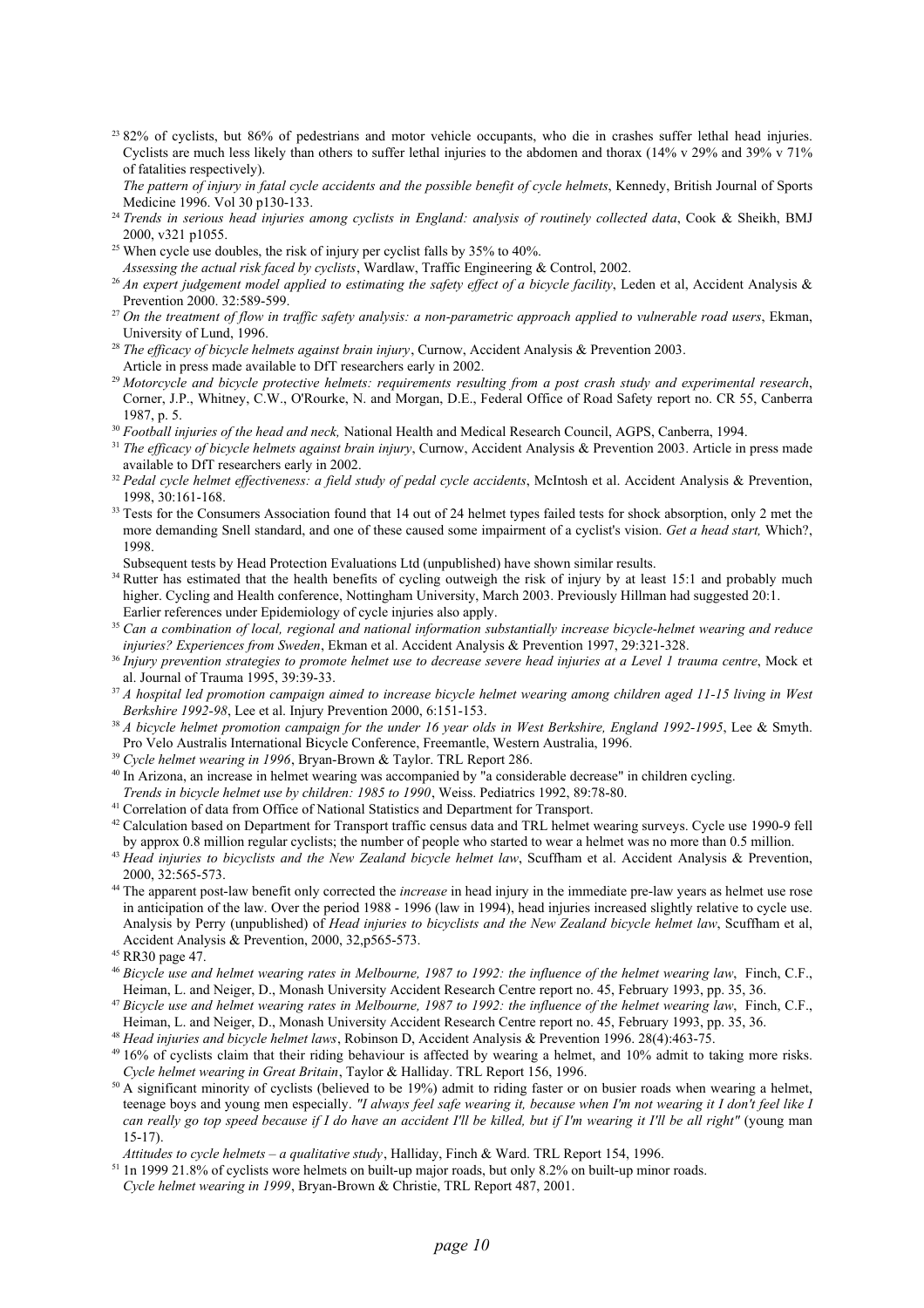# **Appendix: The Observational Studies**

*Paper 1: Do bicycle safety helmets reduce severity of head injury in real crashes? Dorsch et al. 1987*

## **Population size**

Case:  $69 + 37 + 16$ , Control: 75.

#### **Limitations noted by reviewers**

- 1. Self report of helmet use and type of injury
- 2. Restricted to cycling enthusiasts.
- 3. Unable to evaluate unpublished method used to predict preventable deaths.
- 4. High rate of (voluntary) helmet use: 62%.
- 5. 85% males.
- 6. Unclear about deaths (paper suggests 90% would be prevented).

#### **Reviewers' assessment**

Good study

## **Other factors not mentioned**

- 1. Sage et al in NZ Med Journal 85 stated with regard to the study that: "Injuries of fatal severity to multiple organ systems were seen in sixteen of the twenty riders, including six with no significant head injury. Only four riders died of fatal injury to the head alone and one of these was the only rider know to be wearing a safety helmet. His death resulted from a fall from a bike at moderate speed rather than collision with a motor vehicle".
- 2. In 1985 Dr Dorsch told an Australian parliamentary committee that the conclusions of the study should be treated with care. "That was a hypothetical procedure based largely on an adult group of cyclists".
- 3. Small population.

#### **Overall assessment**

- 1. Small-size study with reporting bias.
- 2. Prediction of savings in fatalities wholly discredited by real-life experience.
- 3. Evidence unsound and out of context.

*Paper 2: A case control study of the effectiveness of bicycle safety helmets Thompson, Rivara & Thompson. 1989*

## **Population size**

Case: 235, Control: 433 + 558.

#### **Limitations noted by reviewers**

- 1. Cases less likely to be male, were older and had lower incomes than controls.
- 2. Those with head injuries twice as likely to have been in collision with a car.
- 3. Those with head injuries more likely to have been cycling on hard surfaces and to have damaged their bikes.
- 4. Crash situations of cases and controls different and not clear that those in worst crashes were more or less likely to be helmeted. Not clear if injuries to other parts of body similar.
- 5. Lack of conditional logistic regression could have serious effect on result.
- 6. Incorrect assumption about reduction in risk. Over-estimated reduction in risk due to helmets.

### **Reviewers' assessment**

Good/reasonable study

#### **Other factors not mentioned**

- 1. Main control group (2) had 7 times helmet wearing rate of street cyclists at time of survey.
- 2. Hospital-based control group had too few helmet wearers to be meaningful. There were only 3 helmeted children under 15 in the case group, but they dominate the second control group.
- 3. Study did not include a single helmeted cyclist in collision with a motor vehicle.
- 4. Definition of head injuries includes facial injuries. 46% of head injuries were to forehead only.
- 5. Study not randomised. Too many variables are not within the control of the researchers.
- 6. Data not collected or treated to measure effects of helmets on serious brain injuries (e.g. DAI, SDH).

- 1. Discrepancy in helmet wearing rate between case and control 2 invalidates any net benefit from helmets. If the street cyclists are considered more representative of the cyclists in Seattle, then the data shows no significant benefit from helmets.
- 2. The many shortcomings of this paper and the extensive criticism that it has received mean that it is no longer safe for serious review.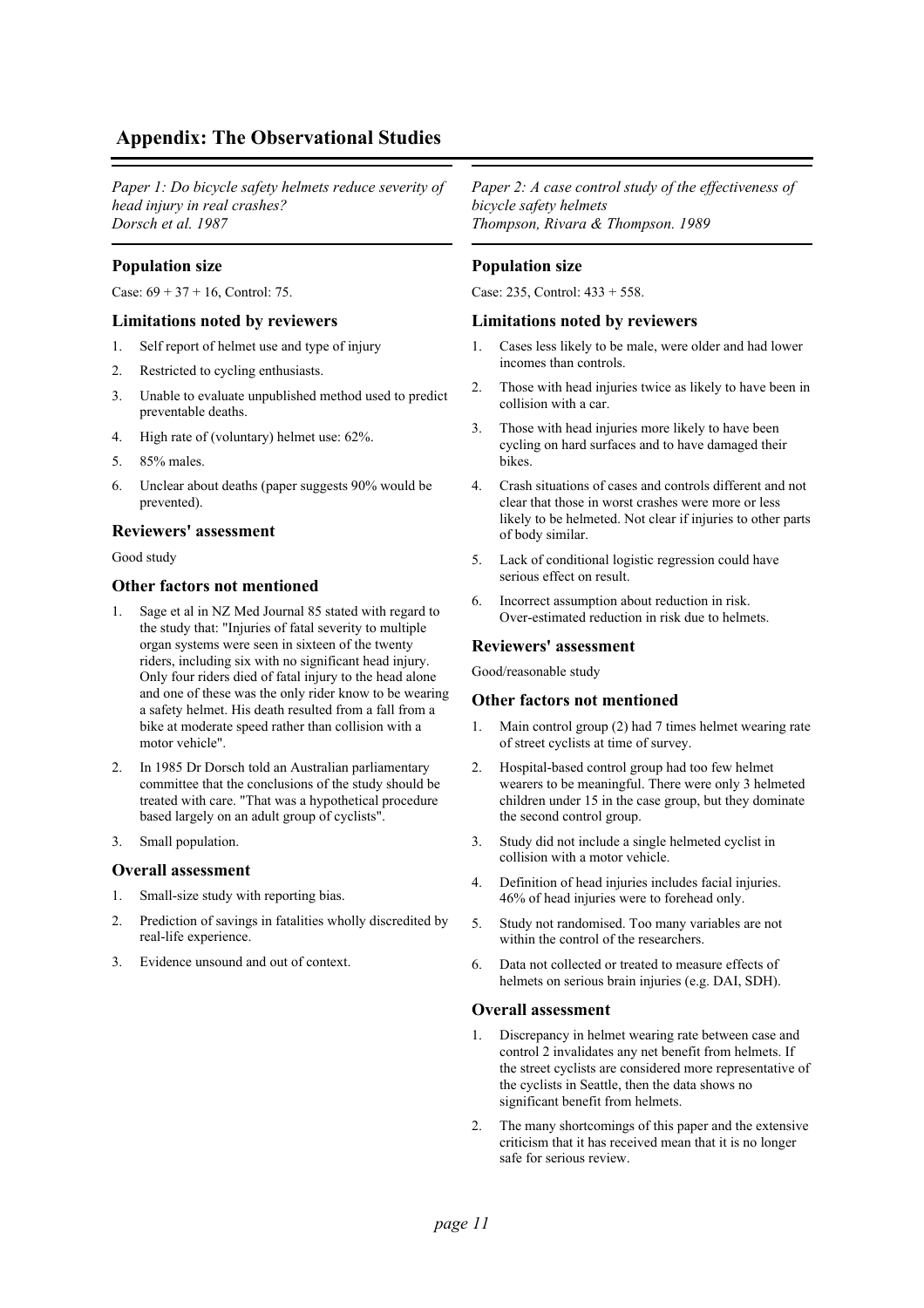*Paper 3: A case control study of the effectiveness of bicycle safety helmets in preventing facial injury Thompson, Rivara & Thompson 1990*

Same data set as Paper 2.

## **Population size**

Case: 212, Control: 319 + 558.

## **Limitations noted by reviewers**

- 1. Weak study
- 2. Results not valid.

## **Reviewers' assessment**

Weak study

## **Other factors not mentioned**

- 1. Cases and controls dissimilar in many respects.
- 2. Cases more likely to have hit a stationary vehicle or suffered cycle damage.
- 3. Cycling experience greater in control group.
- 4. No protective effect found for serious facial injuries; perhaps some for minor upper face.

## **Overall assessment**

1. Paper considered weak and invalid by DfT reviewers.

*Paper 4: Bicyclists, helmets and head injuries: A rider based study of helmet use and effectiveness Wasserman et al. 1988*

## **Population size**

Case: 7, Control: 14

## **Limitations noted by reviewers**

- 1. Riders wearing helmets were more highly educated and reported higher car seat belt use.
- 2. Entirely self-report data.
- 3. Small numbers reporting injury and using helmets.
- 4. Due to very small numbers involved (7), little weight can be put on this study.

## **Reviewers' assessment**

Reasonable study

- 1. Very small sample, all self-reporting with no independent verification do not make for a sound study.
- 2. DfT reviewers acknowledge that little weight can be put on this study.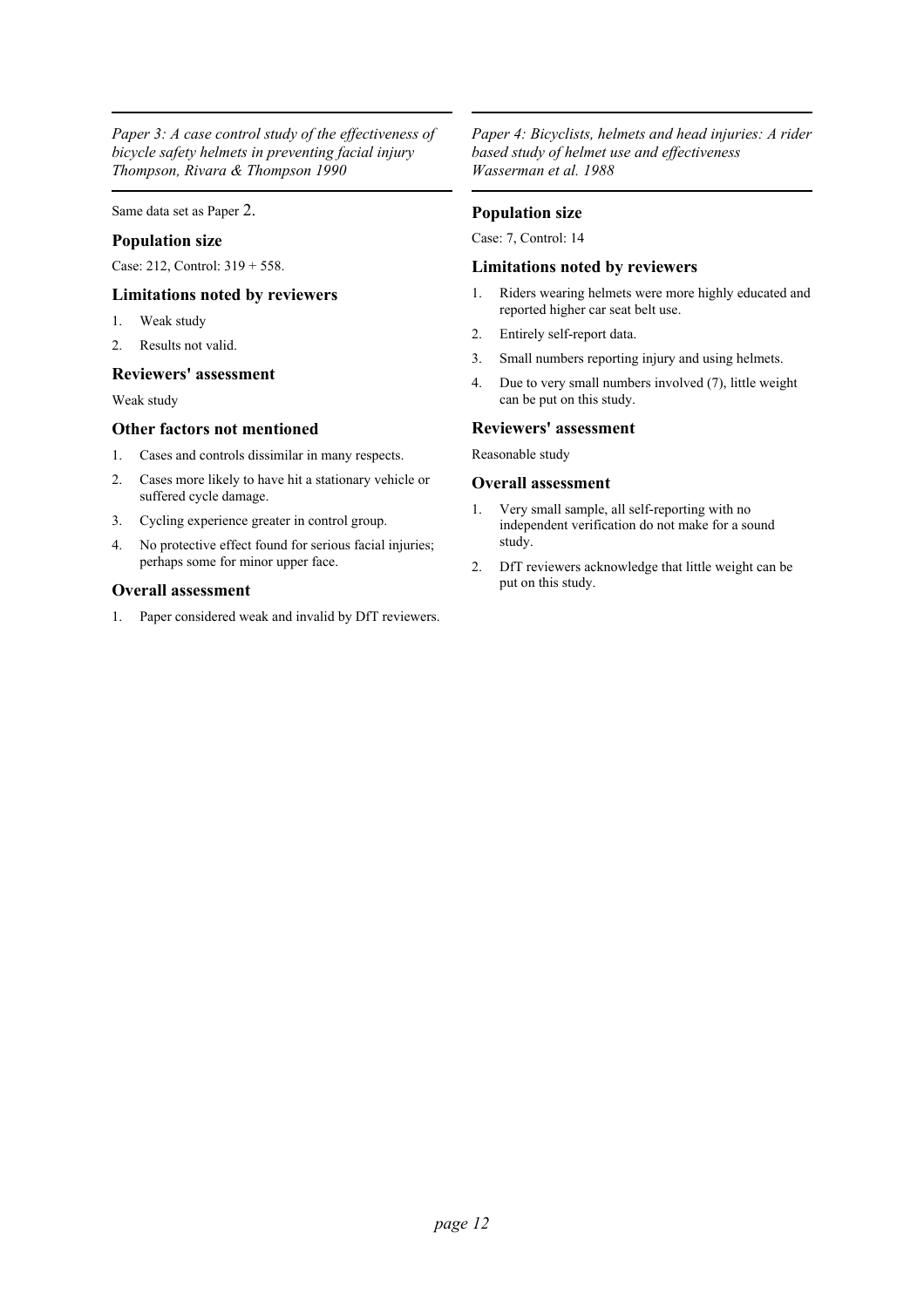*Paper 5: Helmet protection from head injuries among recreational bicyclists Wasserman & Buccini 1990*

## **Population size**

Case: 109, Control: 82

### **Limitations noted by reviewers**

- 1. Self-report of injury and helmet use (only 50% of riders sought medical attention)
- 2. Controls included those wearing non-ANSI helmets.
- 3. Neck injuries more frequent in helmeted riders.
- 4. Not clear how helmets protect against lower face injuries.
- 5. Cyclists killed or seriously injured excluded.
- 6. Cycling enthusiasts; how did helmet wearing compare with population norms?
- 7. Some cyclists counted more than once in injury tables.
- 8. Difficult to interpret injuries: inconsistent self report data.
- 9. Insufficient detail.

## **Reviewers' assessment**

Reasonable study

## **Other factors not mentioned**

- 1. Helmet wearers significantly older.
- 2. No information about place or purpose of cycling.

#### **Overall assessment**

- 1. Weak study, with too much reliance on self-reporting and limited crash detail.
- 2. Poor quality of paper, as noted by reviewers, makes it unsuitable for serious review.

*Paper 6: A prospective analysis of injury severity among helmeted and non-helmeted bicyclists involved in collisions with motor vehicles Spaite et al 1991*

## **Population size**

Case: 38, Control: 246.

#### **Limitations noted by reviewers**

- 1. Cases more likely to be female and adult.
- 2. Graph suggests those wearing helmets had more severe injuries generally.
- 3. Less severe injuries may be under-represented due to restriction to motor vehicle crashes.
- 4. Some figures small and hard to interpret.
- 5. Suggests helmet use/non-use is marker for other rider behaviours.

#### **Reviewers' assessment**

Good/reasonable study

## **Other factors not mentioned**

- 1. The differences in injury severity by helmet use is not just presented in a graph, but highlighted in the text as a *"striking finding"* and the subject of much discussion. If head injuries are excluded, helmet wearers have much lower mean injury levels (ISS 3.6 v 12.9), are more than 7 times less likely to have sustained serious injury (4.4% v 32.1%) and are 6 times less likely to have sustained at least one major anatomical injury (3.5% v 21.4%).
- 2. Sample size is very small.
- 3. Head injury compared with other activities is not assessed in context with cycle use.

- 1. The considerable differences in risk for all types of injury between helmeted and unhelmeted cyclists make it impossible to draw any conclusions about the protection capability of cycle helmets.
- 2. This and the other limitations make this paper ineligible as support for helmet efficacy.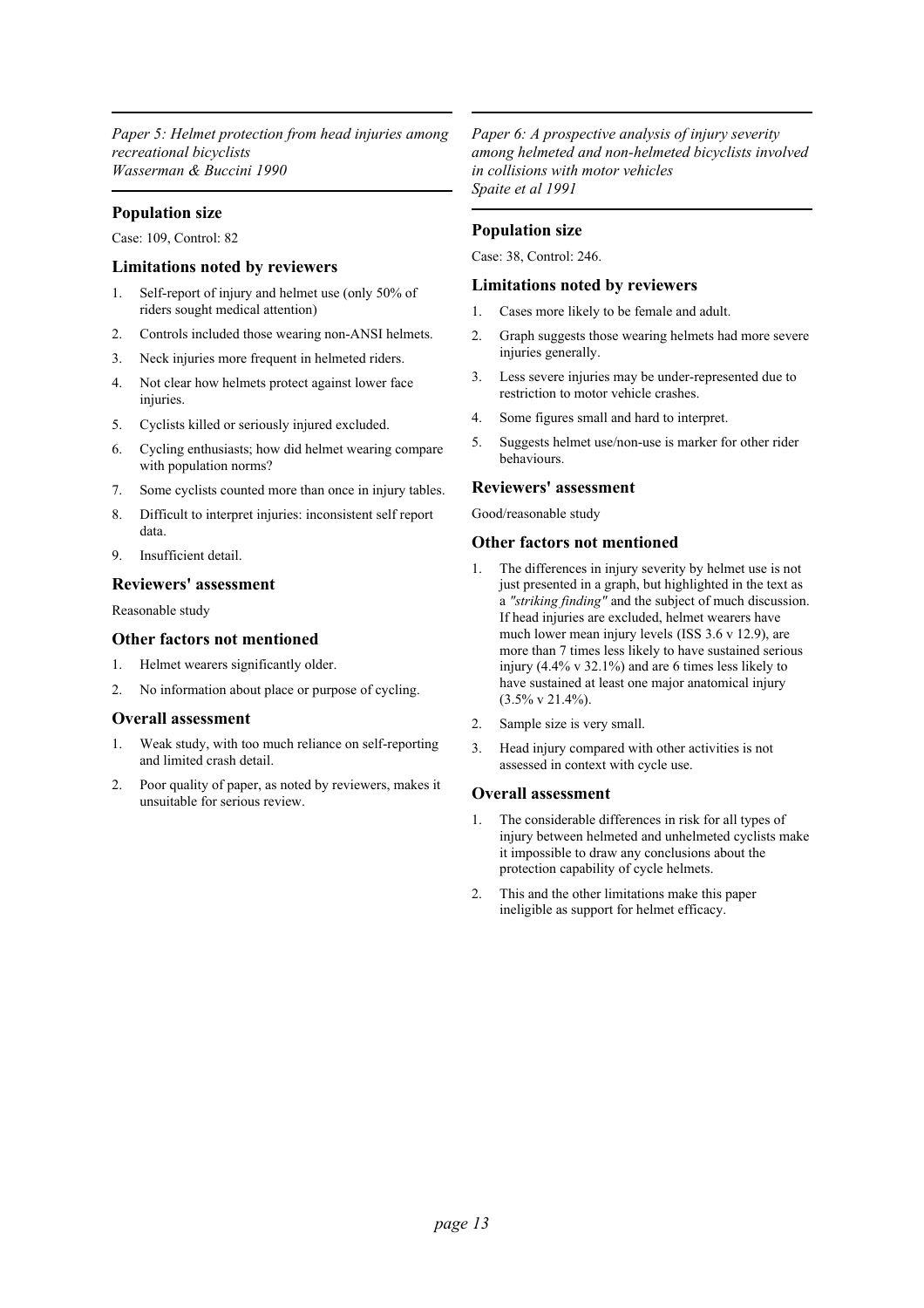*Paper 7: The effectiveness of bicycle helmets; a study of 1710 casualties McDermott et al 1993*

## **Population size**

Case: 261 + 105, Control: 1341.

## **Limitations noted by reviewers**

- 1. Difficult to interpret some of the comparisons.
- 2. Half of sample had no impact.
- 3. Helmets increase neck injury (though reviewers are critical of this finding).
- 4. Critical of claim that design of research under-estimates protective effect of helmets.

## **Reviewers' assessment**

Reasonable study

#### **Other factors not mentioned**

- 1. Helmet wearers more likely to suffer serious extremity and pelvis injury.
- 2. Effect on fatalities not significant. 2 non-wearers died of non-head injuries, but no helmet wearers. Does this indicate different riding styles?
- 3. Less clear evidence of protection against serious injury AIS > 4. Injuries classified only by severity score not by types of injury. For the more severe injuries (AIS 4 - 6) numbers are much too small to draw conclusions on effects of helmets on serious brain injuries.
- 4. Exclusion of 22 cases whose helmets were dislodged is questionable.

## **Overall assessment**

- 1. Differences between wearers and non-wearers make comparison of two groups difficult.
- 2. Criticism by DfT researchers fundamental.

*Paper 8: Injury patterns in cyclists attending an A&E department Maimaris et al 1994 (Cambridge study)*

## **Population size**

Case: 114, Control: 928.

## **Limitations noted by reviewers**

- 1. Cases and controls drawn from same population.
- 2. Higher proportion of children wore helmets.
- 3. Low rates of head injury. Not clear how many accidents included head impact.
- 4. Possible helmet users more likely to seek help at hospital.

## **Reviewers' assessment**

Reasonable study

#### **Other factors not mentioned**

- 1. Helmeted cyclists much less likely to suffer face and neck injuries. They are also less likely to suffer trunk, arm and leg injuries.
- 2. No information about types of crash, nor where they took place.
- 3. Little information about severity of head injuries.
- 4. No impact on injury severity for road cyclists in Cambridge during or after survey period, as recorded by County road accident statistics.

- 1. Difficult to draw conclusions if number of accidents involving head impact not known.
- 2. Overall lower likelihood of injury to helmeted cyclists suggests cases and controls have different cycling characteristics.
- 3. Findings inconsistent with independent injury monitoring through road casualty data.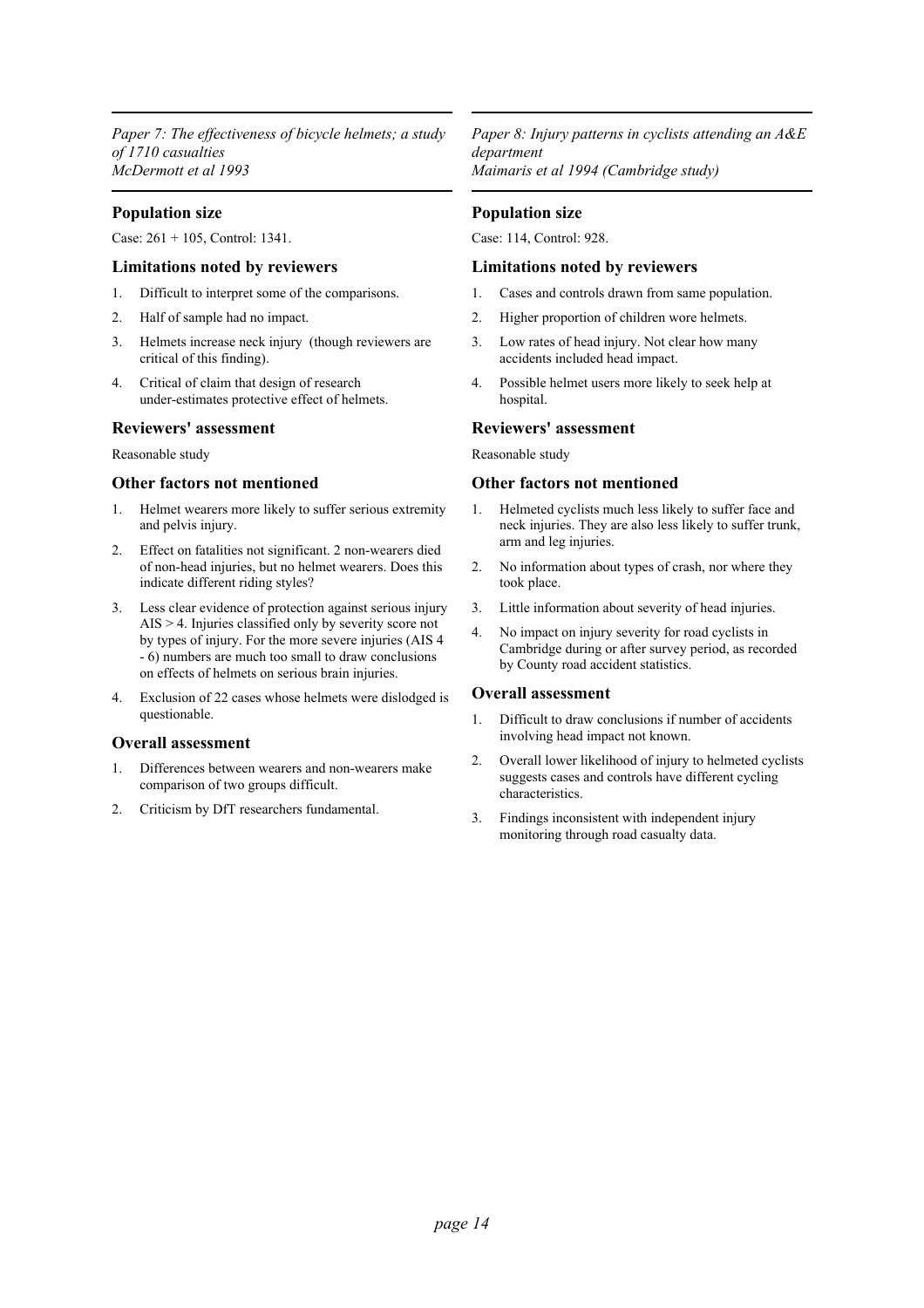*Paper 9: Effectiveness of bicycle helmets in preventing head injury in children Thomas et al 1994*

## **Population size**

Case:  $102 + 41$ , Control  $278 + 65$ 

## **Limitations noted by reviewers**

- 1. Young children over-represented among controls.
- 2. Circumstances of crash different: head injured more likely to have been in collision with car or riding on hard surface and bicycle more likely to need repair.
- 3. Not clear whether unhelmeted children over-represented in more severe crashes.
- 4. Did not examine injury to other parts of body.
- 5. Response rates not specified.
- 6. Data not differentiated pre and post legislation.
- 7. Missing data could potentially cause serious bias in reported results.

### **Reviewers' assessment**

Reasonable study

## **Other factors not mentioned**

1. Study period straddled introduction of helmet law with no adjustment for circumstances before and after.

#### **Overall assessment**

1. Poor data for reasons noted by DfT reviewers.

*Paper 10: The effects of bicycling helmets in preventing significant bicycle-related injuries in children Finvers et al 1996*

## **Population size**

Case: 96, Control: 603

#### **Limitations noted by reviewers**

- 1. Most seriously injured may be excluded.
- 2. Parents may falsely report helmet use in injured children.
- 3. Not clear if helmets protect against non-severe injuries.
- 4. No numerical data presented on serious injuries to other parts of body.
- 5. Average age but no standard deviation.
- 6. No cycling exposure data presented and no clear information on population wearing rates in this age group.
- 7. Failure to adjust for possible confounding factors.
- 8. Insufficient data to draw clear conclusions from this study.
- 9. Children only.

## **Reviewers' assessment**

Reasonable study

#### **Overall assessment**

1. Reviewers' assessment that data insufficient to draw clear conclusions makes this paper ineligible for serious study.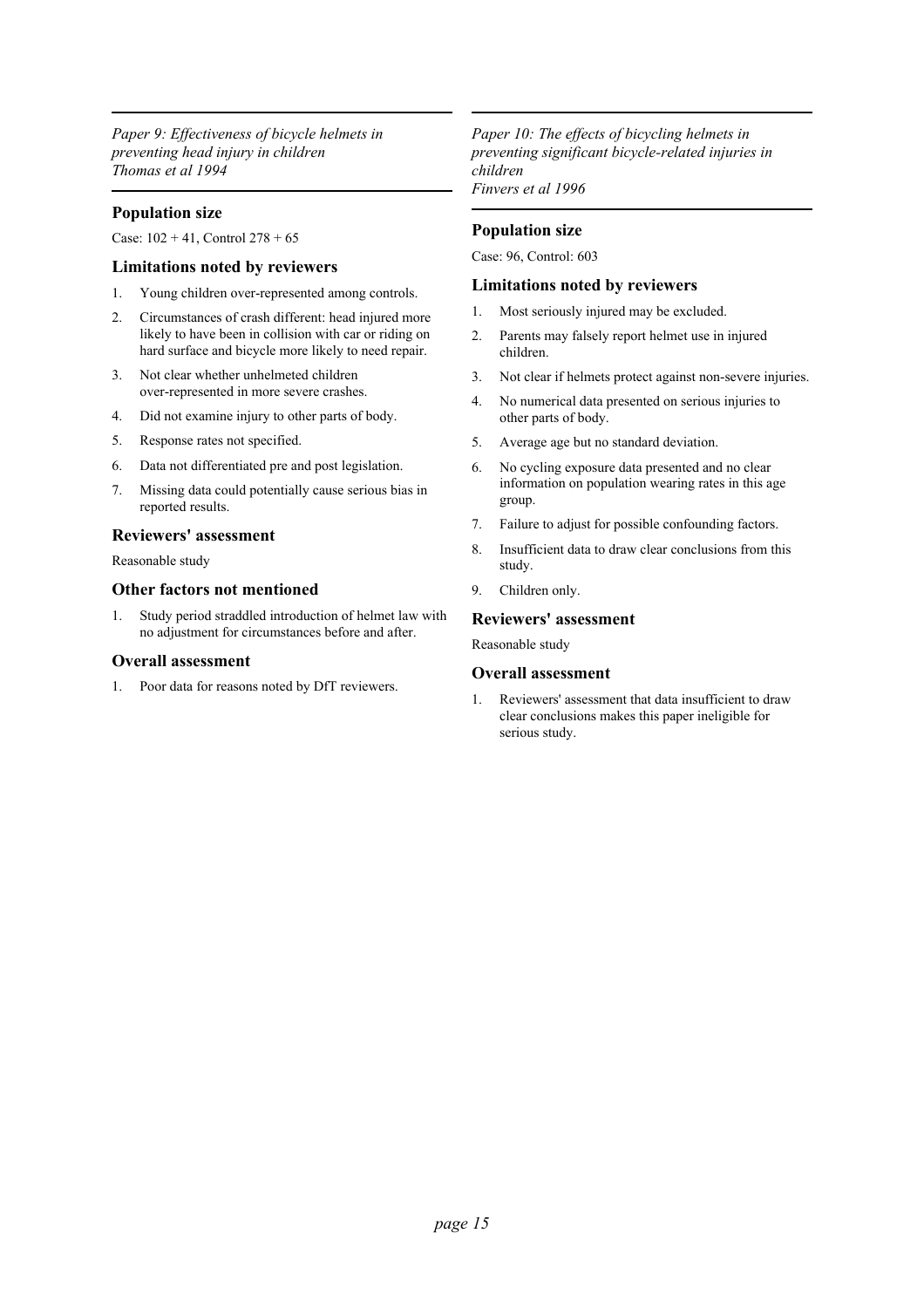*Paper 11: Effectiveness of bicycle helmets in preventing head injuries Thompson, Rivara & Thompson. 1996*

## **Population size**

Case: 757, Control 2633.

## **Limitations noted by reviewers**

- 1. Controls hospital based, none in community
- 2. Not clear whether injuries to other parts of body more severe.

## **Reviewers' assessment**

Excellent study

## **Other factors not mentioned**

- 1. Cases more likely to be younger, male, less educated and with lower income.
- 2. Cases more likely to be hit by motor vehicle, crash on a hard surface or sustain cycle damage.
- 3. Adjustment for above factors not proven and probably crude.
- 4. 3 deaths to non-helmeted cyclists attributed to chest injuries. No such deaths to helmeted cyclists.
- 5. No reference to DAI or SDH or assessment of capacity for cycle helmets to address these types of injury.
- 6. Dismisses, without evidence, the possibility that wearing a helmet may affect the likelihood of a crash. Study design requires cases and controls to have equal probability of striking their heads, but there is no evidence that this is so.

## **Overall assessment**

- 1. Cycling characteristics of cases and controls different, making comparison unreliable.
- 2. Invalid with respect to serious brain injuries due to lack of appropriate methodology.
- 3. Conclusions by this team of researchers are considerably more optimistic than those produced by any other research world-wide.

*Paper 12: Effectiveness of bicycle safety helmets in preventing serious facial injury Thompson, Nunn, Rivara, Thompson. 1996*

Same data set as Papers 11 and 13.

## **Population size**

Case: 908, Control: 1979 + 2209.

## **Limitations noted by reviewers**

- 1. Little information on cyclists in source population.
- 2. Unclear which is appropriate control group.
- 3. No population based control (both hospital based).
- 4. Low on detail.
- 5. Text and tables contain some discrepancies in the figures reported.

## **Reviewers' assessment**

Good/reasonable study

## **Overall assessment**

1. Above limitations do not yield reliable evidence of helmet efficacy.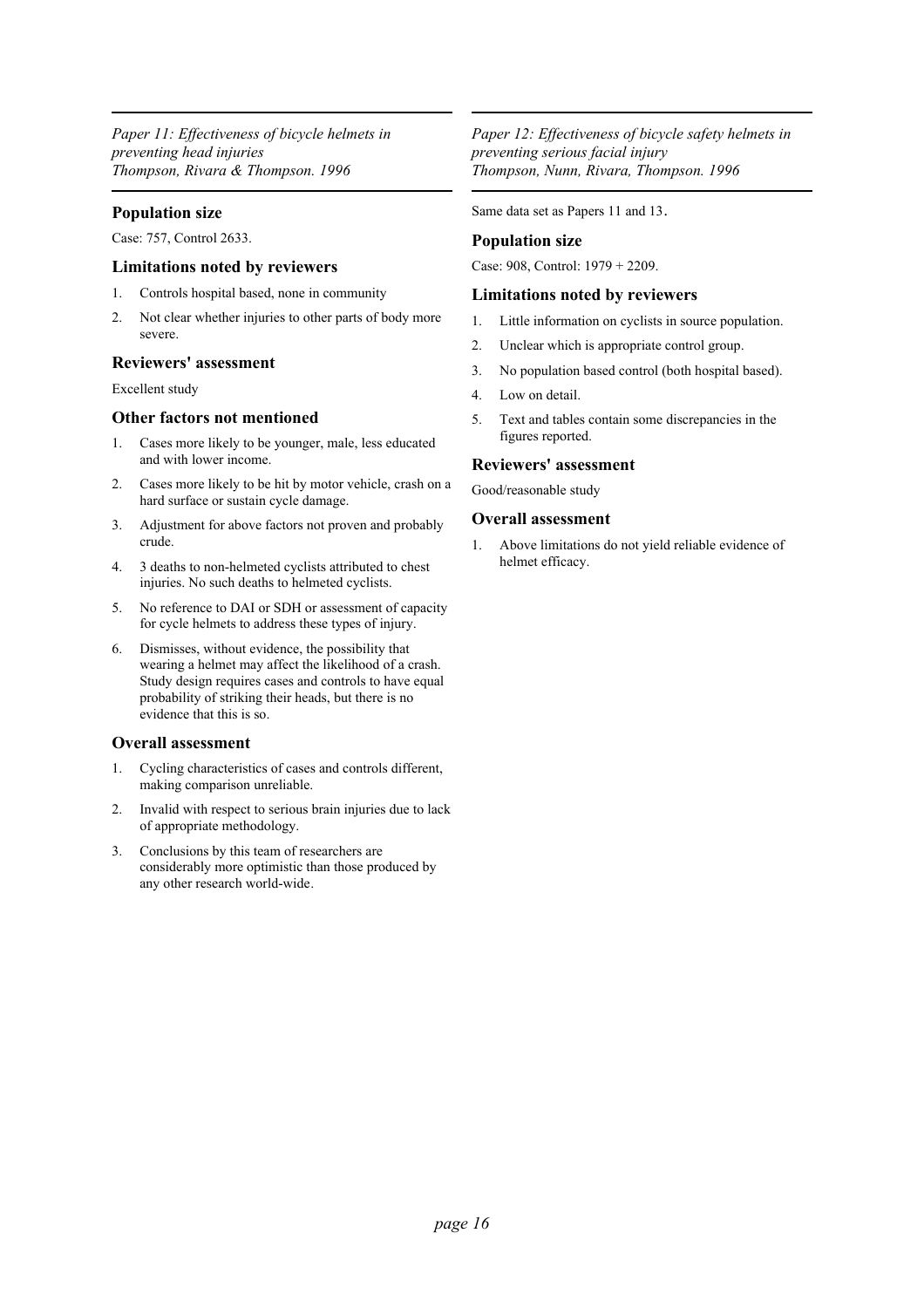*Paper 13: Epidemiology of bicycle injuries and risk factors for serious injury Rivara, Thompson & Rivara. 1997*

Same data set as Papers 11 and 12.

## **Population size**

Case: 1717, Control: 1668

### **Limitations noted by reviewers**

- 1. Case more likely to be male, child or teen.
- 2. Small numbers in fatality study (14).
- 3. Some lack of clarity.
- 4. Large fatality result based on small numbers.

#### **Reviewers' assessment**

#### Good study

### **Other factors not mentioned**

- 1. Study not concerned with head injuries and helmet use but other factors leading to serious injury.
- 2. However, states that helmets have no apparent effect on overall risk of severe injury.
- 3. Neck injuries (which other studies claim to be a result of helmet wearing) increase risk of death by 15 times compared with other serious injuries.
- 4. Cases more likely to cycle frequently than controls.

## **Overall assessment**

- 1. Study not generally relevant to assessment of helmet efficacy.
- 2. Nonetheless indicates that helmet wearing does not reduce severe injury.

*Paper 14: Bicycle injuries: Road trauma is not the only concern Jacobson et al. 1998*

### **Population size**

Case: 115, Control 114.

## **Limitations noted by reviewers**

- 1. Self-reported helmet use.
- 2. Small numbers of adults made some comparisons difficult to interpret.
- 3. Only 2 years' data on reported helmet use.
- 4. No breakdown by injury severity.
- 5. Not clear if head injuries include face.
- 6. No sense of severity of injuries.
- 7. Some groups small.

## **Reviewers' assessment**

Good/reasonable study

### **Other factors not mentioned**

- 1. For two groups of cyclists, age 10-14 off road and age 15+ on road, there was no difference in the likelihood of head injury between helmeted and unhelmeted riders (4/20 and 3/20 respectively for age 10-14 off road, and 5/25 and 5/24 for age 15+ on road).
- 2. No distinction between 'transport' and 'play' injuries.

#### **Overall assessment**

1. Given the limitations, number of variables and contradictory results, the study provides no clear evidence of the efficacy of cycle helmets.